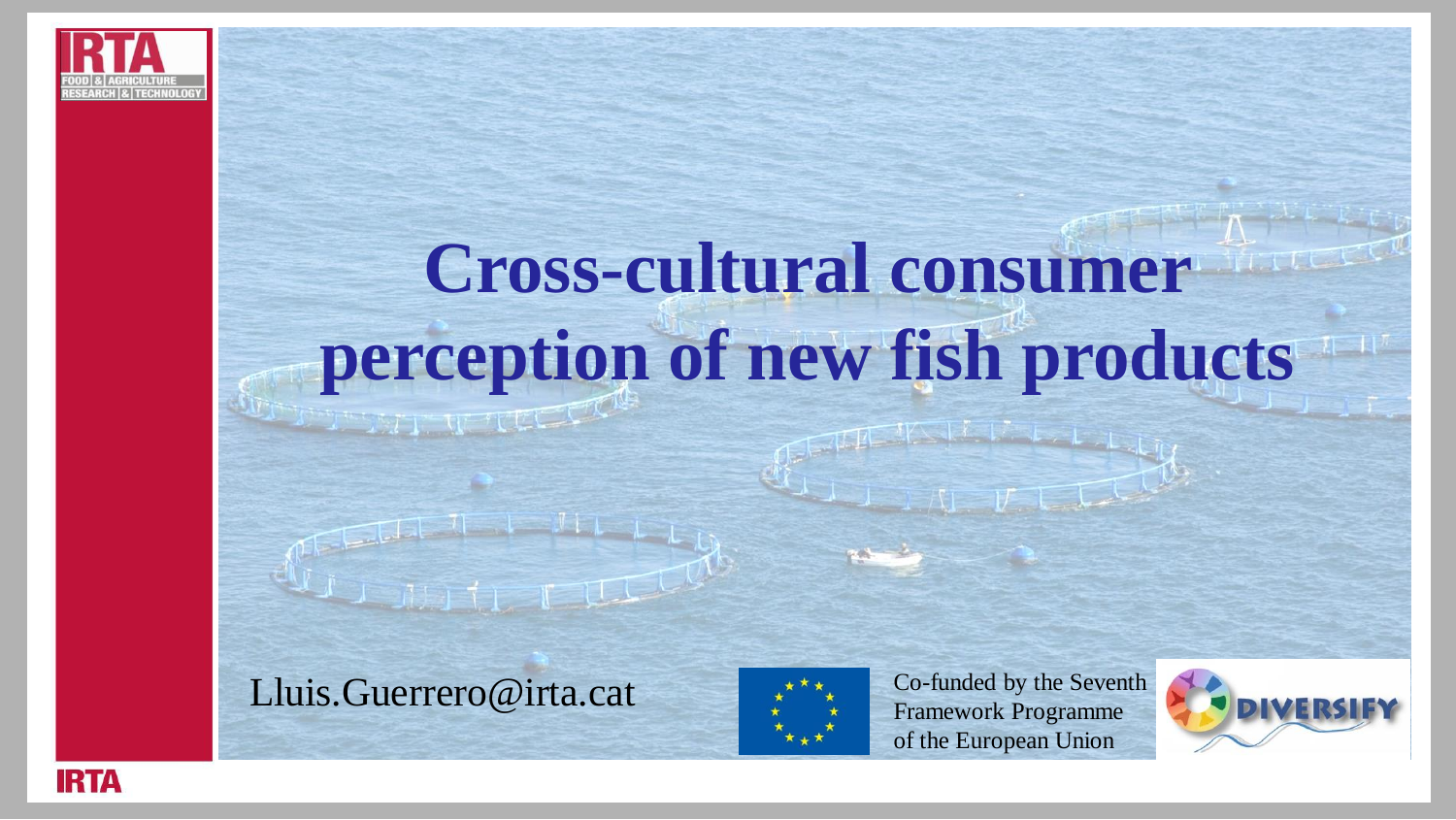

Aquaculture supply approximately 50% of global food fish production compared with just 9% in 1980s

Aquaculture is still far from its full potential development since European aquaculture production represent about 20% of the total fish production

European consumers perceive farmed fish as being of lower general quality than wild fish

Efforts should be more oriented towards an improvement of the image of farmed fish than towards an enhancement of the sensory properties

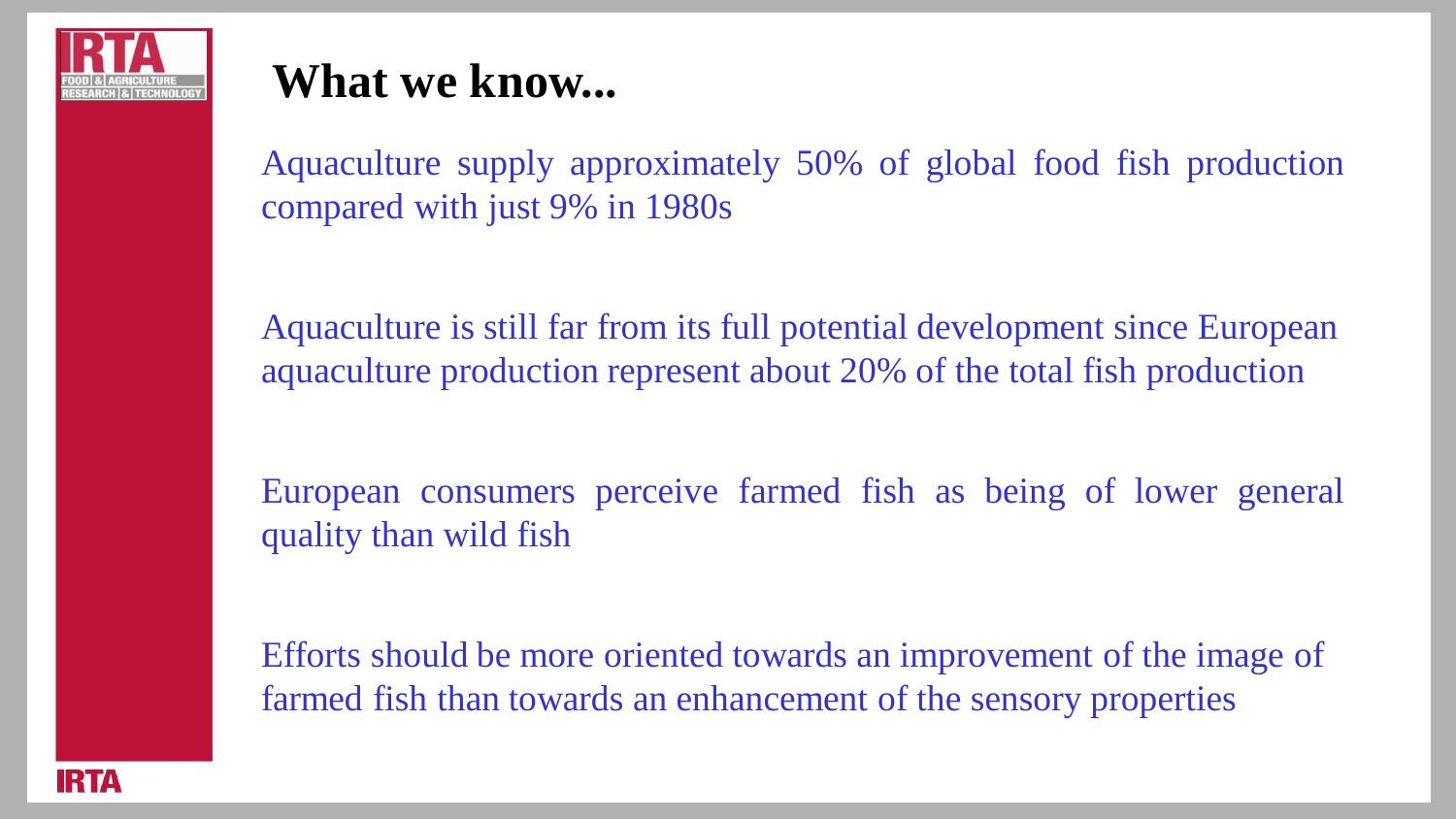

Beliefs

**B1. Farmed fish is safer than wild fish B2. Wild fish is more affected by marine pollution (spillages) than farmed fish B3. Wild fish contains more heavy metals than farmed fish B4. Wild fish contains more antibiotics than farmed fish B5. Wild fish is more affected by parasites (anisakis) than farmed fish B6. Farmed fish has a healthier diet than wild fish B7. Farmed fish is healthier than wild fish B8. Farmed fish is of better quality than wild fish B9. Farmed fish is fresher than wild fish B10. Farmed fish is more nutritious than wild fish B11. Wild fish is more fatty than farmed fish B12. Farmed fish tastes better than wild fish B13. Farmed fish is firmer than wild fish B14. Farmed fish is more controlled than wild fish B15. Farmed fish is more handled than wild fish B16. Wild fish is more artificial than farmed fish B17. Farmed fish provides more guarantees than wild fish B18. Farmed fish is easier to find than wild fish B19. Farmed fish is cheaper than wild fish**



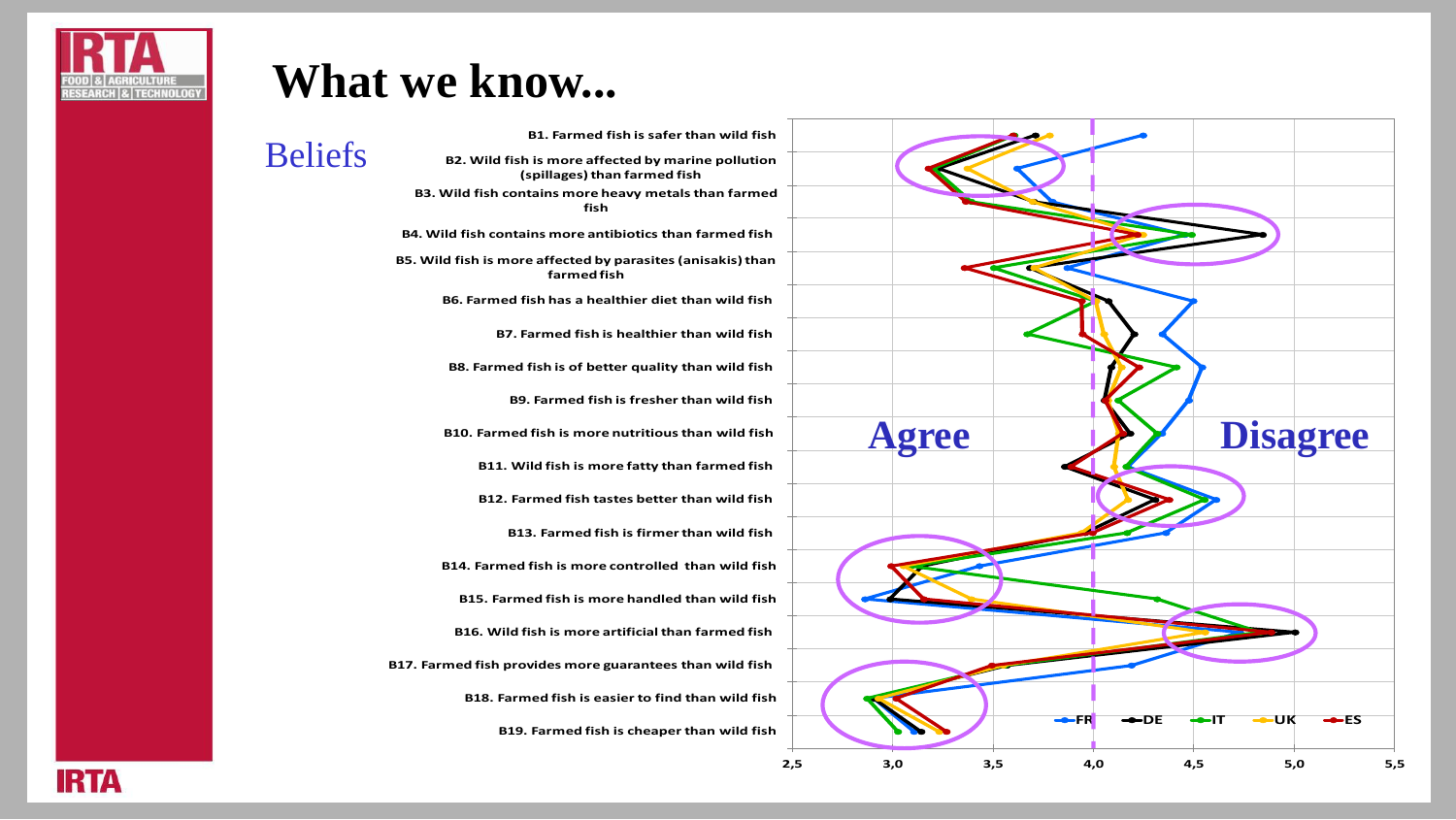



Contents lists available at ScienceDirect

Aquaculture

journal homepage: www.elsevier.com/locate/aquaculture

#### Wild or farmed taste??

Does information affect consumer liking of farmed and wild fish?



**CUIDAL** 

Anna Claret<sup>a</sup>, Luis Guerrero<sup>a,\*</sup>, Irene Gartzia<sup>b</sup>, Maruxa Garcia-Quiroga<sup>b</sup>, Rafael Ginés<sup>c</sup>

<sup>2</sup> IRTA-Food Technology, XaRTA, Finca Camps i Armet s/n, E-17121 Monells, Girona, Spain

<sup>b</sup> AZII-Tecnalia, Astondo Bidea, Edificio 609, Parque Tecnológico de Bizkaia, E-481 60 Derio, Bizkaia, Spain

<sup>c</sup> ULPGC-Instituto Universitario de Sanidad Animal y Seguridad Alimentaria, Dept. Acuicultura y Genética Marina, Trasmontaña s/n, E-35413 Arucas, Las Palmas, Spain

#### Overall liking of wild and farmed fish in the blind and informed conditions.

|                        | Overall liking |             |             |          |
|------------------------|----------------|-------------|-------------|----------|
|                        | Wild fish      | Farmed fish | <b>RMSE</b> | p Value  |
| Informed condition     | 7.4            | 6.7         | 1.803       | < 0.0001 |
| <b>Blind condition</b> | 6.3            | 6.7         | 2.095       | < 0.0001 |
| <b>RMSE</b>            | 2.003          | 1.950       |             |          |
| p Value                | < 0.0001       | 0.957       |             |          |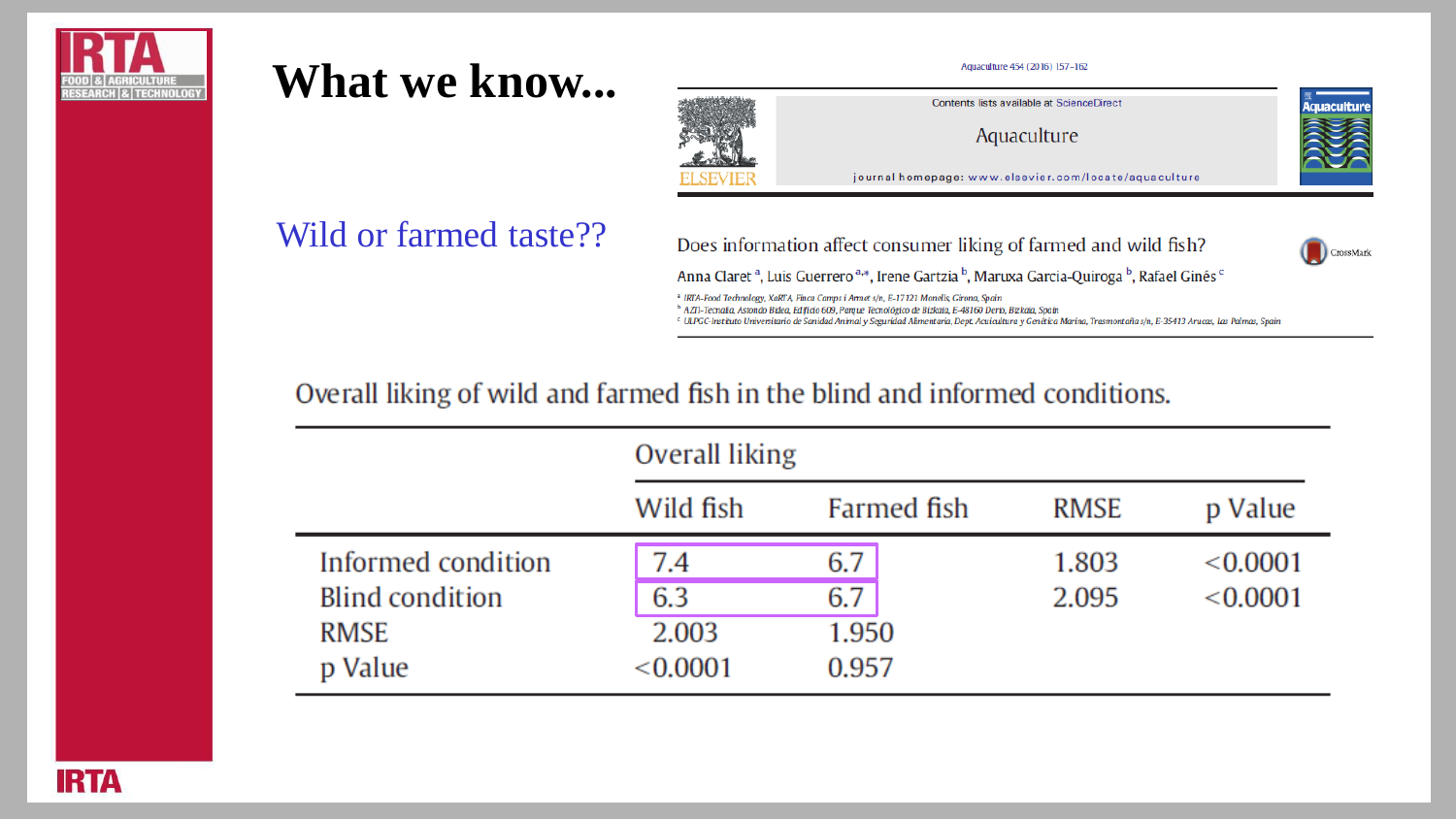

The relative low market share of aquaculture can also be a direct consequence of the poor variety of aquaculture products in the market, and in particular because of the lack of processed aquaculture foodstuffs

Variety has been identified as a relevant factor in order to stimulate consumers' purchase, thus avoiding boredom and satisfying individual curiosity

Diversification: new species and new products: DIVERSIFY

**Objective:** to assess consumer perception of new products from new farmed species in the five countries investigated (i.e., Germany, France, United Kingdom, Italy and Spain)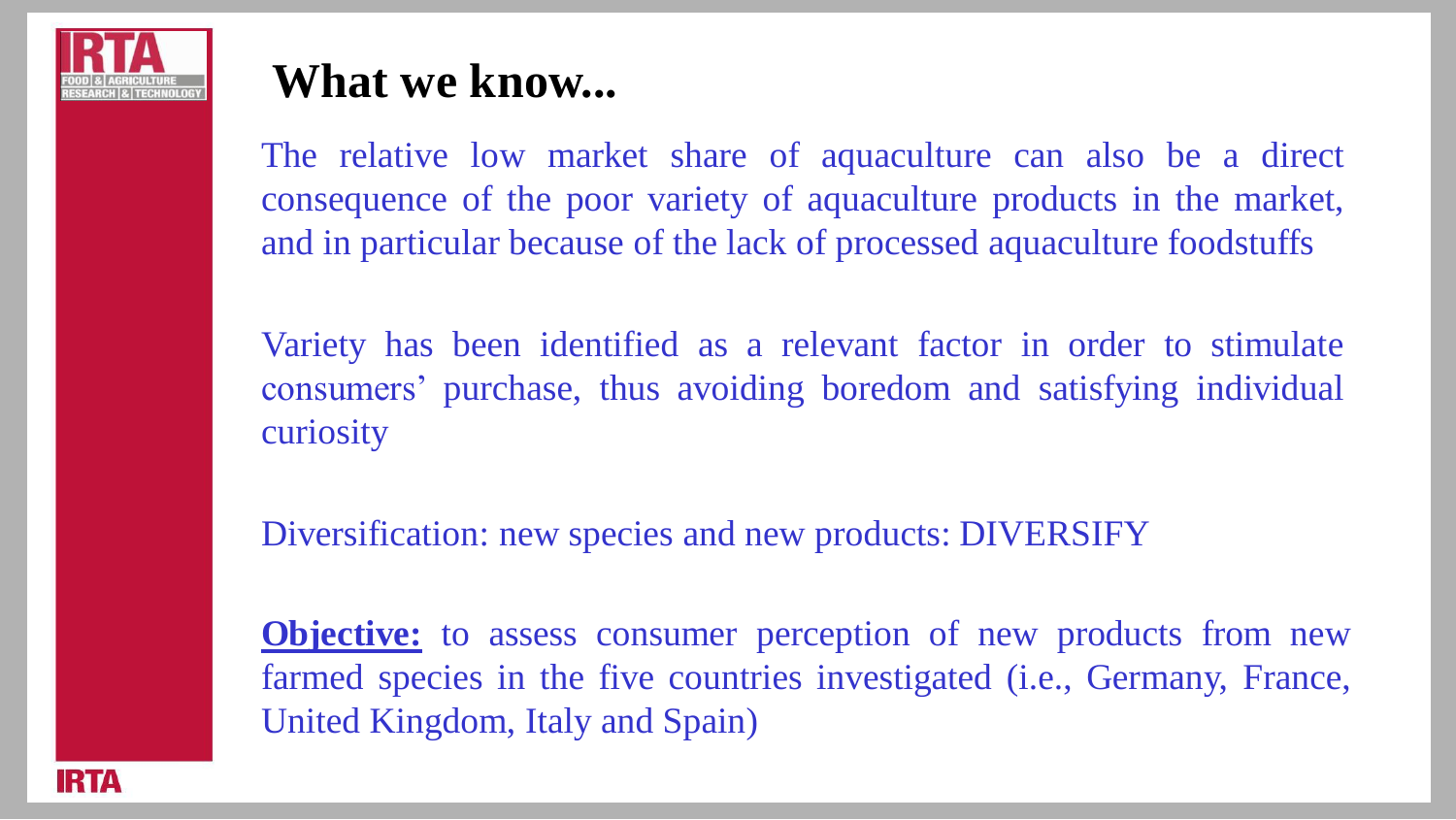



#### • Selection of the new products to test



|                          | Idea 1*: Frozen fish fillets with different recipes                         |
|--------------------------|-----------------------------------------------------------------------------|
| <b>MEAGRE</b>            | Idea 6: Fish burgers shaped as fish (H)                                     |
| (Corvina)                | Idea 4: Ready to eat meal: salad with fish (L)                              |
|                          | Idea 21: Fresh fish fillet with different "healthy" seasoning and marinades |
| PIKEPERCH                | Idea 30: Ready-made fish tartar with additional soy sauce                   |
| (Lucioperca)             | Idea 9: Fish spreads/pate $(H)$                                             |
|                          | Idea 2: Thin smoked fillets (M)                                             |
| <b>GREY MULLET</b>       | Idea 33: Ready-made fish fillets in olive oil (M)                           |
| (Mújol o Lisa)           | Idea 21: Fresh fish fillet with different "healthy" seasoning and marinades |
|                          | Idea 13: Frozen fish fillet that is seasoned or marinated                   |
| <b>GREATER AMBERJACK</b> | Idea 30: Ready-made fish tartar with additional soy sauce                   |
| (Seriola)                | Idea 34: Fresh fish steak for grilling in the pan (L)                       |

L: low processing; M: mid processing; H: high processing.

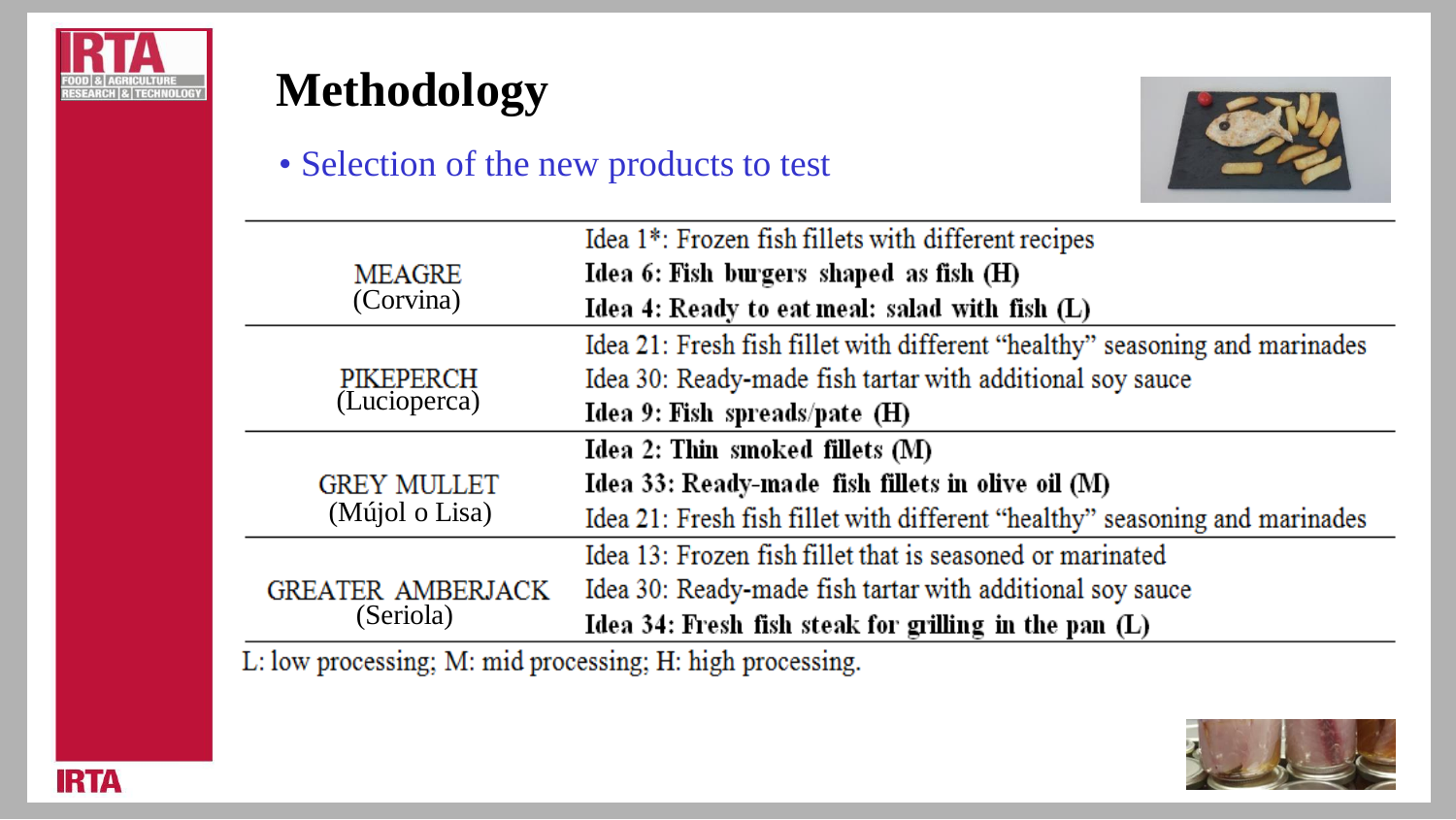

## **Methodology**

#### Recruitment of participants

100 consumers



- 50% of the individuals per country "Involved innovators" and "Involved traditional"

- Balanced fish consumption (farmed and wild), age, gender, income and marital status, trying to fit the average frequencies in their respective segments per country

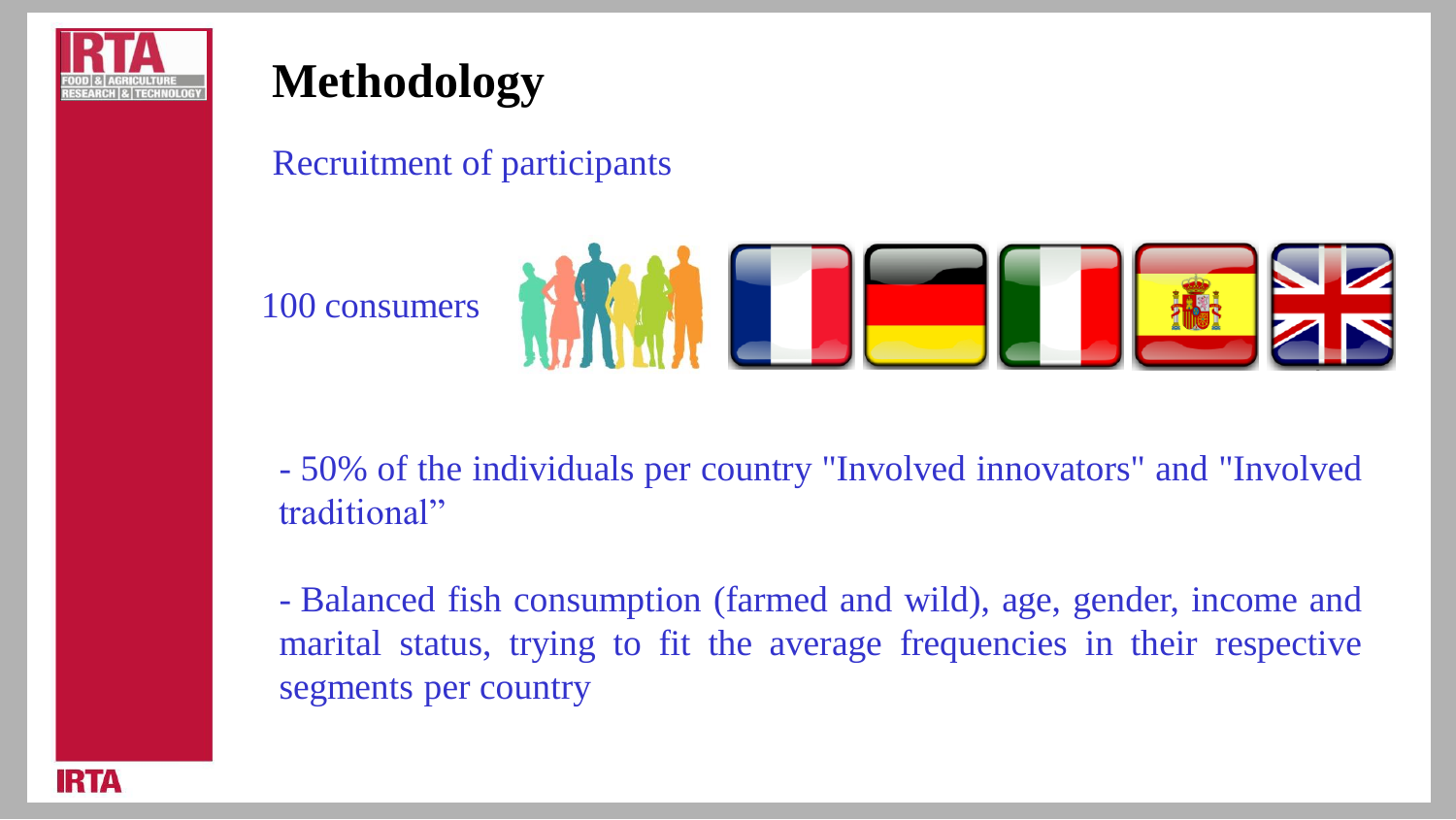

## **Methodology**

#### Preparation of the samples



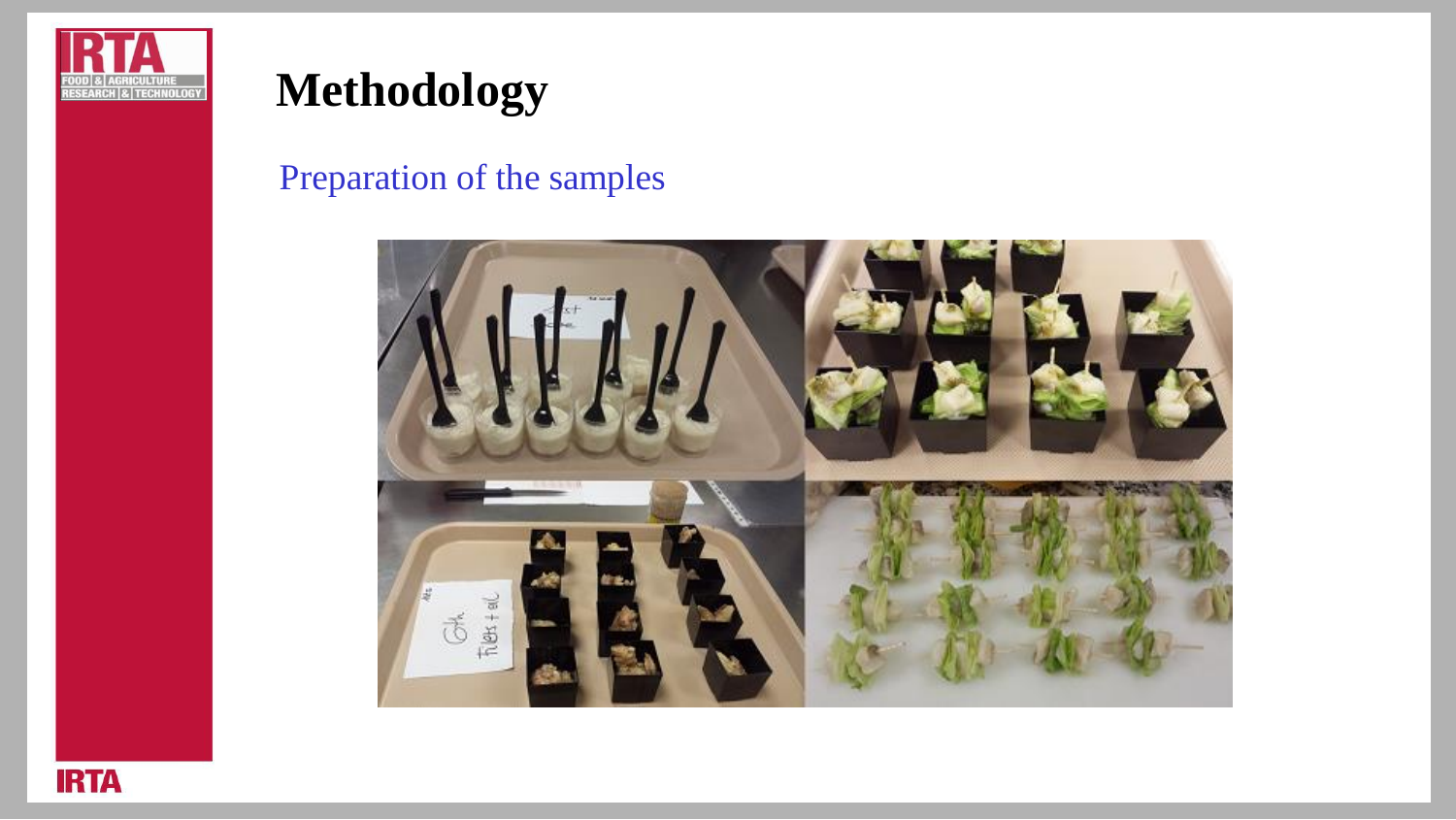

## **Methodology**

Test design and execution

• Ten tasting sessions (1-1.5h) in each location in two consecutive days (10-12 participants )

• Each tasting session was divided in four main parts:

- 1) Participants were informed about the aim of the test and how to use the computers for inserting their answers
- 2) Overall liking expectation and image for each of the 10 different ideas
- 3) Blind tasting: liking of the six selected products
- 4) Overall expectation in informed condition: overall acceptability and personal perception of each product by means of a semantic differential scale (made up of 11 adjectives)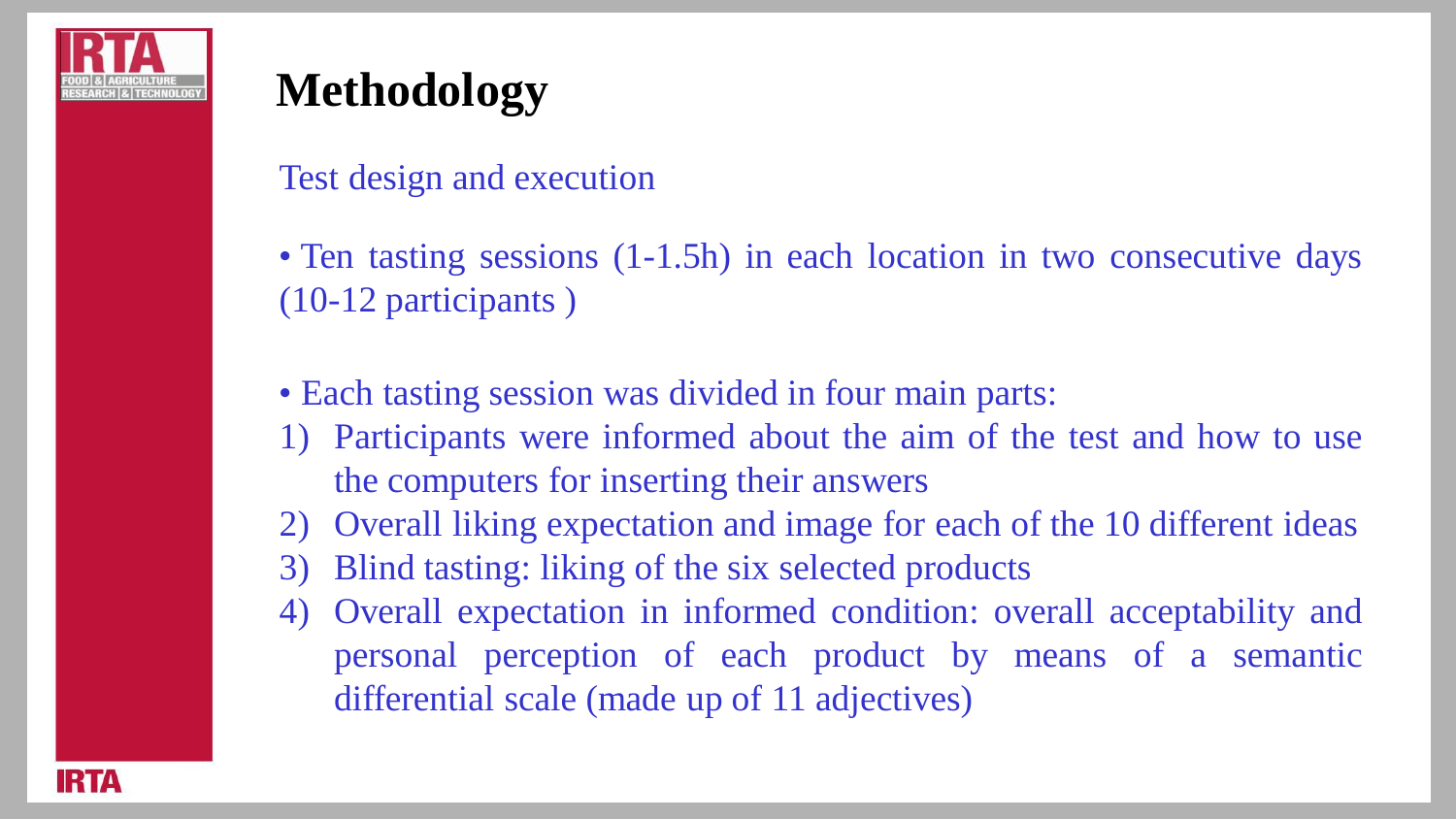



#### Liking expectations

| Idea                              | Mean value        | Standard deviation |
|-----------------------------------|-------------------|--------------------|
| Grilled fillet (Idea 34)          | $7.5^{\rm a}$     | 1.672              |
| Fresh fillet (Idea 21)            | 7.1 <sup>b</sup>  | 1.843              |
| Smoked fillet (Idea 2)            | 6.8 <sup>bc</sup> | 1.862              |
| Frozen fillet (Idea 1)            | 6.7 <sup>c</sup>  | 1.716              |
| Salad (Idea 4)                    | 6.7 <sup>c</sup>  | 1.867              |
| Fish olive oil (Idea 33)          | 6.6 <sup>c</sup>  | 1.879              |
| Frozen marinated fillet (Idea 13) | 6.6 <sup>c</sup>  | 1.858              |
| Hamburger (Idea 6)                | 6.2 <sup>d</sup>  | 1.929              |
| Tartar (Idea 30)                  | 5.8 <sup>e</sup>  | 2.273              |
| Pate (Idea 9)                     | 5.8 <sup>e</sup>  | 2.184              |

Average expected degree of liking of selected product ideas.

a-e: Mean values with different superscripts differ significantly (p<0.05).

• Higher preference for those products having the genuine sensory properties of fish, without any interference (recruitment criteria)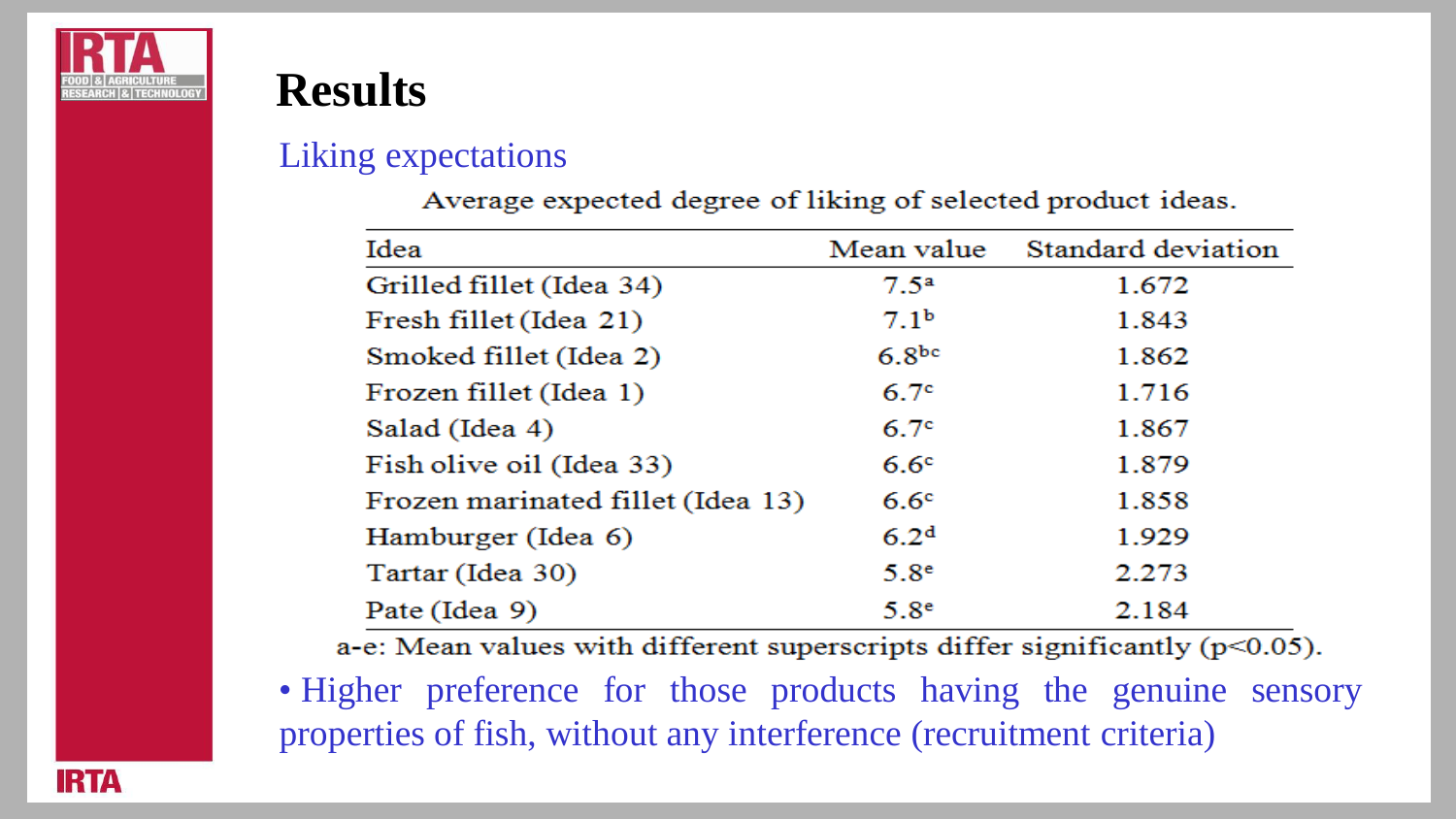

#### Liking expectations



**Country-DE Country-ES Country-FR Country-IT Country-UK**

• Higher preference for those products having the genuine sensory properties of fish, without any interference (recruitment criteria)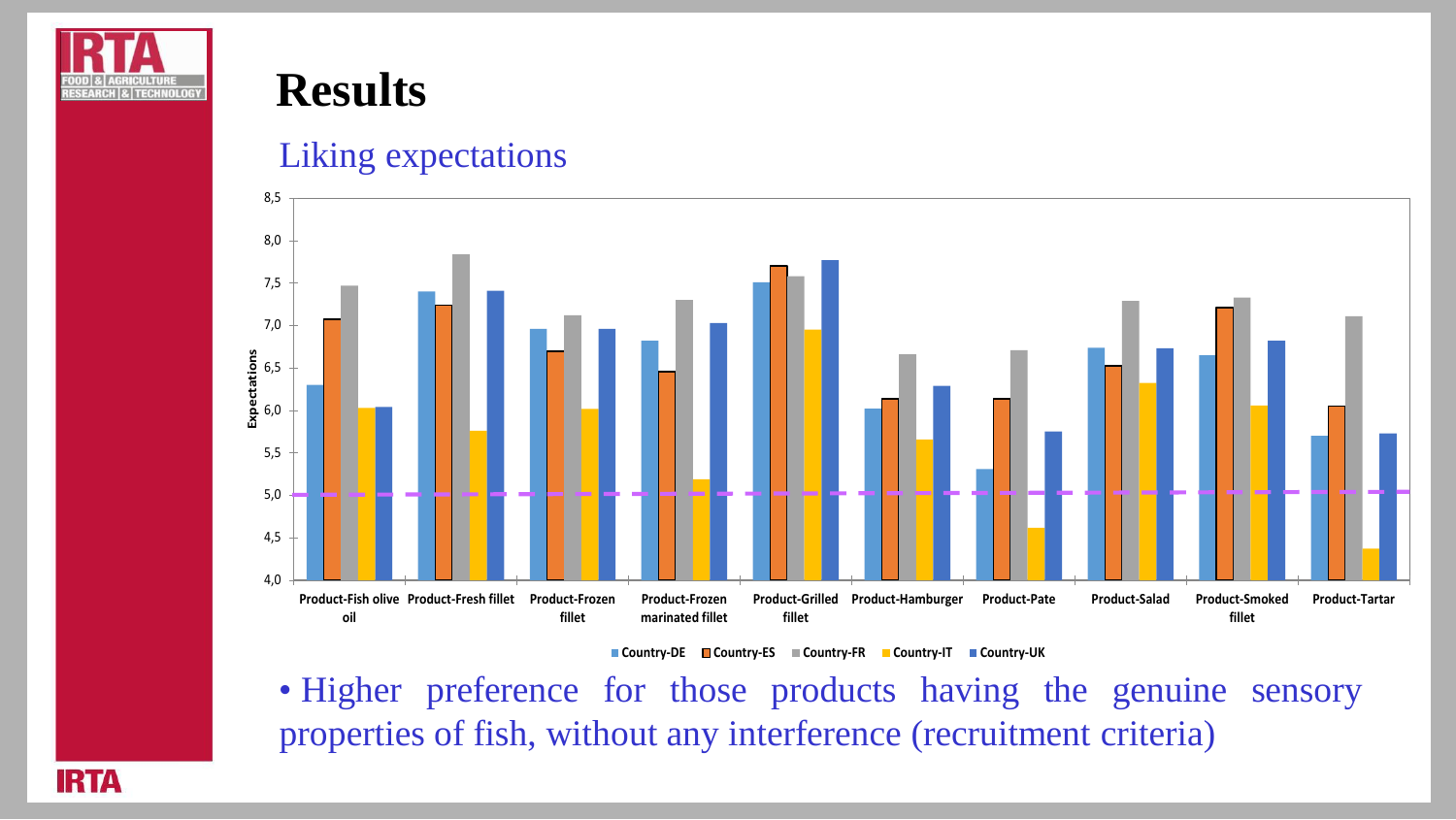

#### Image/perception of the different products or ideas



• All the products were perceived quite positively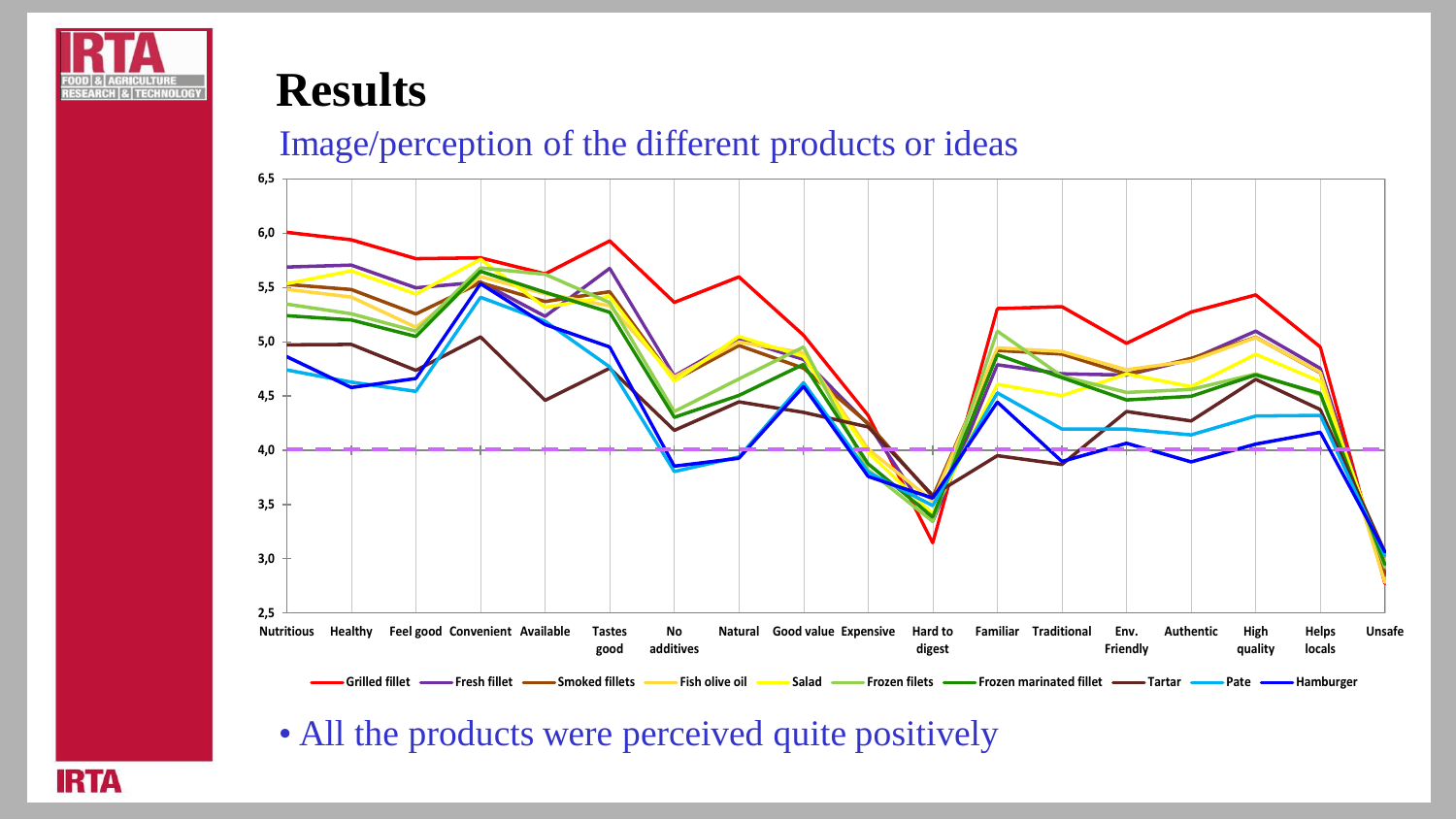

#### Blind tasting (6 products)

Mean acceptability values for the different products per country.

| Product                                                                           | Overall          | DE                | ES                | FR                 | IΤ                | UK                |
|-----------------------------------------------------------------------------------|------------------|-------------------|-------------------|--------------------|-------------------|-------------------|
| Fish olive oil                                                                    | 6.3 <sup>b</sup> | 6.0 <sup>b</sup>  | 6.7 <sup>ab</sup> | 7.2 <sub>abc</sub> | 6.0 <sup>bc</sup> | 5.7 <sup>bc</sup> |
| Grilled fillet                                                                    | 7.1 <sup>a</sup> | 6.9 <sup>a</sup>  | 7.0 <sup>a</sup>  | 7.5 <sup>a</sup>   | 6.8 <sup>a</sup>  | 7.3 <sup>a</sup>  |
| Hamburger                                                                         | 6.5 <sup>b</sup> | 6.2 <sup>ab</sup> | 6.9 <sup>ab</sup> | 7.1 <sub>abc</sub> | 6.4ab             | 6.0 <sub>pc</sub> |
| Pate                                                                              | 5.8 <sup>c</sup> | 5.2 <sup>c</sup>  | 6.4ab             | 6.6 <sup>c</sup>   | 5.3 <sup>c</sup>  | 5.3 <sup>c</sup>  |
| Salad                                                                             | 6.3 <sup>b</sup> | 6.0 <sup>b</sup>  | 6.2 <sup>b</sup>  | 7.4 <sup>ab</sup>  | 5.5 <sup>c</sup>  | 6.4 <sup>b</sup>  |
| Smoked fillet                                                                     | 6.2 <sup>b</sup> | 6.3 <sup>ab</sup> | 6.7 <sup>ab</sup> | 6.7 <sup>b</sup>   | 5.6 <sup>c</sup>  | 5.9 <sub>bc</sub> |
| Std. Error                                                                        | 0.088            | 0.200             | 0.192             | 0.166              | 0.186             | 0.228             |
| $\alpha$ . Moon values with different symptosiums differ significantly $(n<0.05)$ |                  |                   |                   |                    |                   |                   |

a-c: Mean values with different superscripts differ significantly ( $p<0.05$ ).

• Agreement with the previously reported expected liking

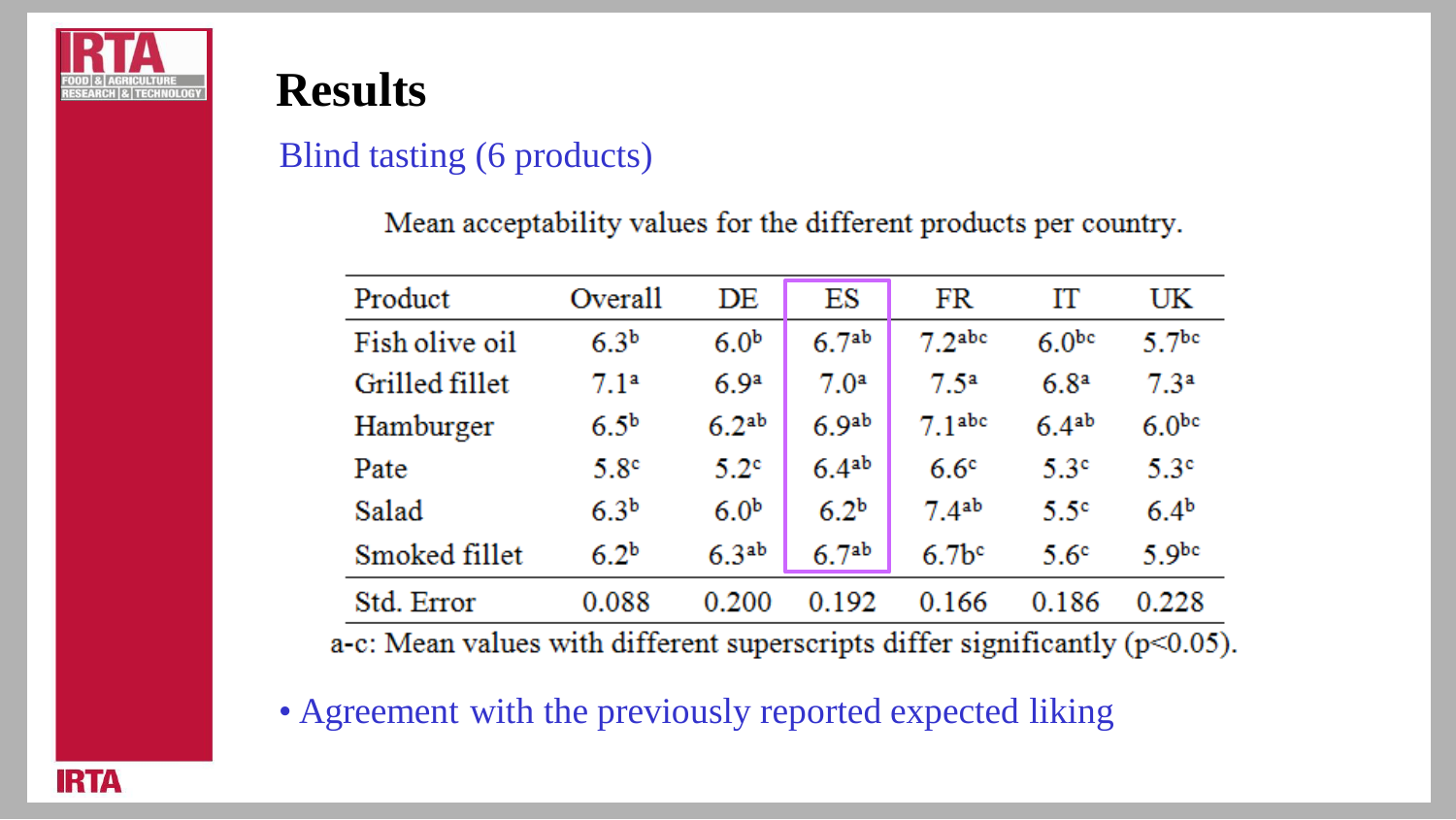

#### Overall liking in the full informed condition

|                                                                                                   |                   |                                                                   |                   |                   | Ideas concerning the different uses of the fillets are included on the product's sleeve. |                   |
|---------------------------------------------------------------------------------------------------|-------------------|-------------------------------------------------------------------|-------------------|-------------------|------------------------------------------------------------------------------------------|-------------------|
|                                                                                                   |                   | Overall liking in the full informed condition                     |                   |                   |                                                                                          |                   |
|                                                                                                   |                   | Mean acceptability values for the different products per country. |                   |                   |                                                                                          |                   |
| Product                                                                                           | Overall           | DE                                                                | ES                | FR                | IΤ                                                                                       | UK                |
| Fish olive oil                                                                                    | $6.4^{bc}$        | 6.0 <sup>bc</sup>                                                 | 7.0 <sup>ab</sup> | 6.9 <sup>ab</sup> | 6.0 <sup>b</sup>                                                                         | 5.8 <sup>b</sup>  |
| Grilled fillet                                                                                    | 7.1 <sup>a</sup>  | 7.0 <sup>a</sup>                                                  | 7.3 <sup>a</sup>  | $7.5^{\rm a}$     | 6.8 <sup>a</sup>                                                                         | 7.1 <sup>a</sup>  |
| Hamburger                                                                                         | $6.2^\circ$       | 5.7 <sup>bc</sup>                                                 | 6.5 <sup>b</sup>  | 6.8 <sup>ab</sup> | 6.0 <sup>b</sup>                                                                         | 5.7 <sup>bc</sup> |
| Pate                                                                                              | 5.6 <sup>d</sup>  | 5.2 <sup>c</sup>                                                  | 6.5 <sup>b</sup>  | 6.5 <sup>b</sup>  | 4.9 <sup>c</sup>                                                                         | 4.8 <sup>c</sup>  |
| Salad                                                                                             | 6.3 <sup>bc</sup> | 5.9 <sup>bc</sup>                                                 | 6.4 <sup>b</sup>  | 7.5 <sup>a</sup>  | 5.5 <sup>bc</sup>                                                                        | 6.2 <sup>ab</sup> |
| Smoked fillet                                                                                     | 6.5 <sup>b</sup>  | 6.5 <sup>ab</sup>                                                 | 7.1 <sup>ab</sup> | 6.9 <sup>ab</sup> | 6.2 <sup>ab</sup>                                                                        | 6.1 <sup>b</sup>  |
| a-d: Mean values in the same column with different superscripts differ significantly $(p<0.05)$ . |                   |                                                                   |                   |                   |                                                                                          |                   |

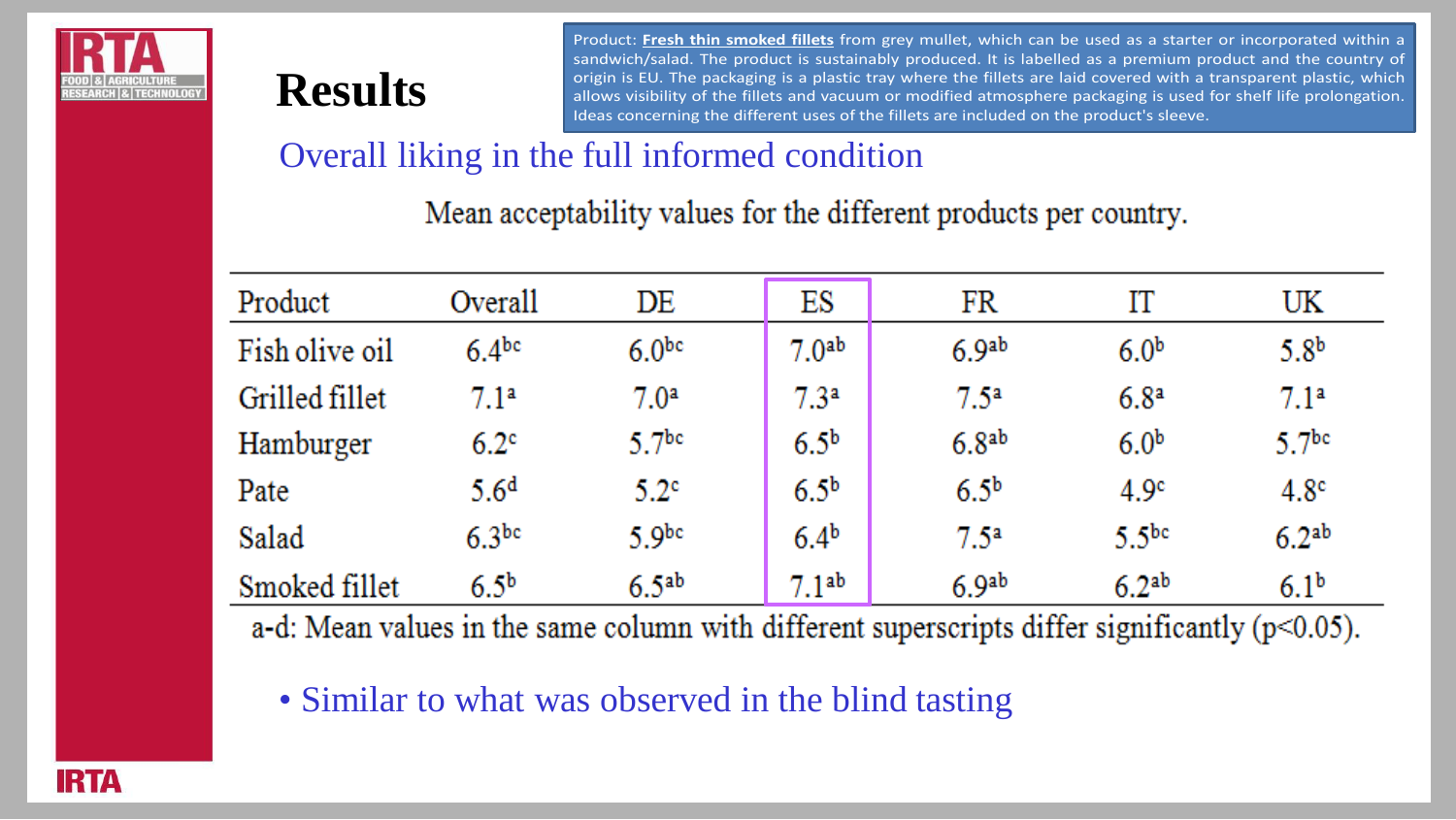

#### Confirmation/disconfirmation of expectations



• In most cases the difference between the blind and the fully informed tasting was not significant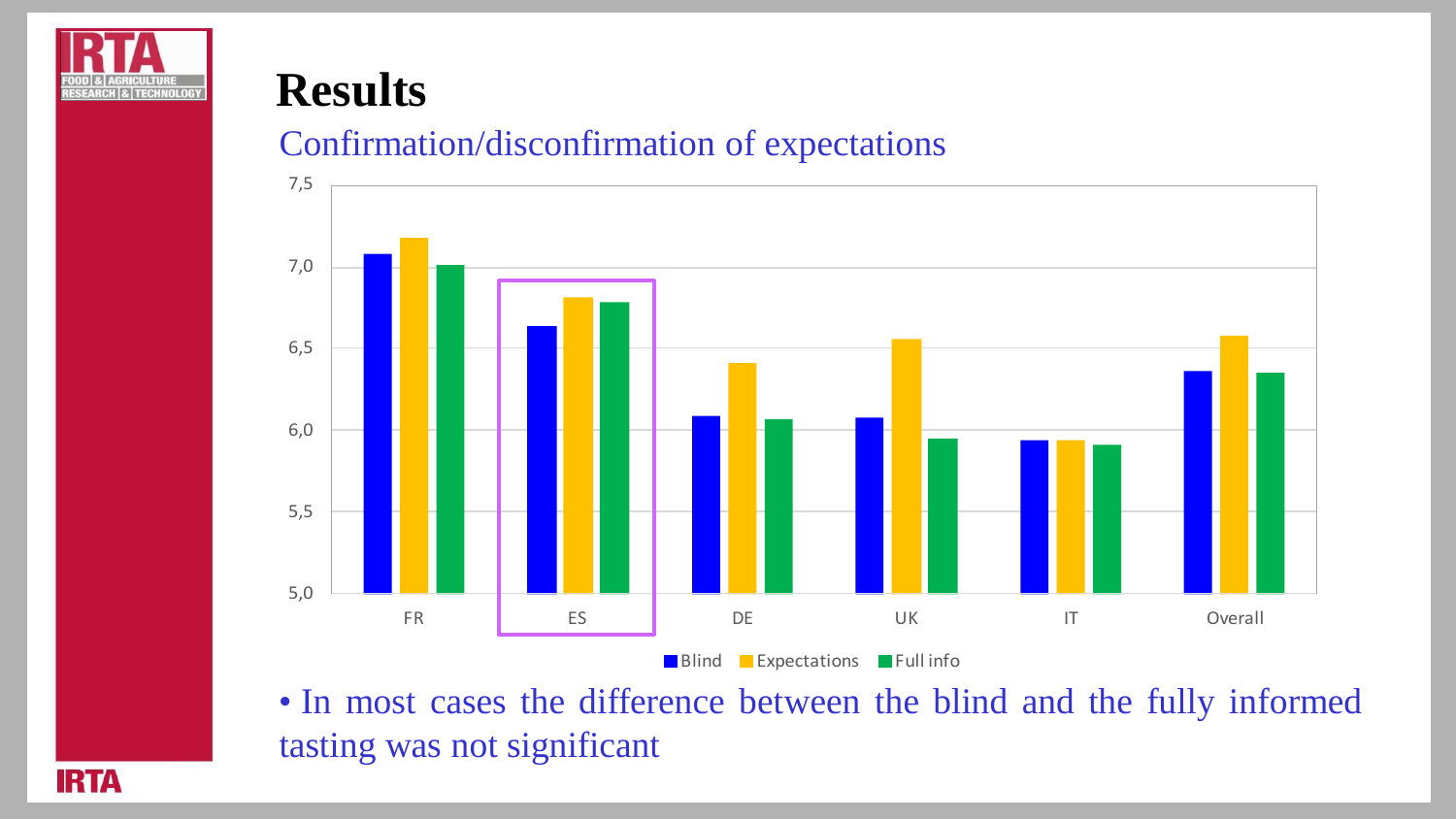

# **Results** Product image with full information • Positive perception

• High discrepancies between countries, perception clearly different when dealing with the main intangible dimensions that might define the different products

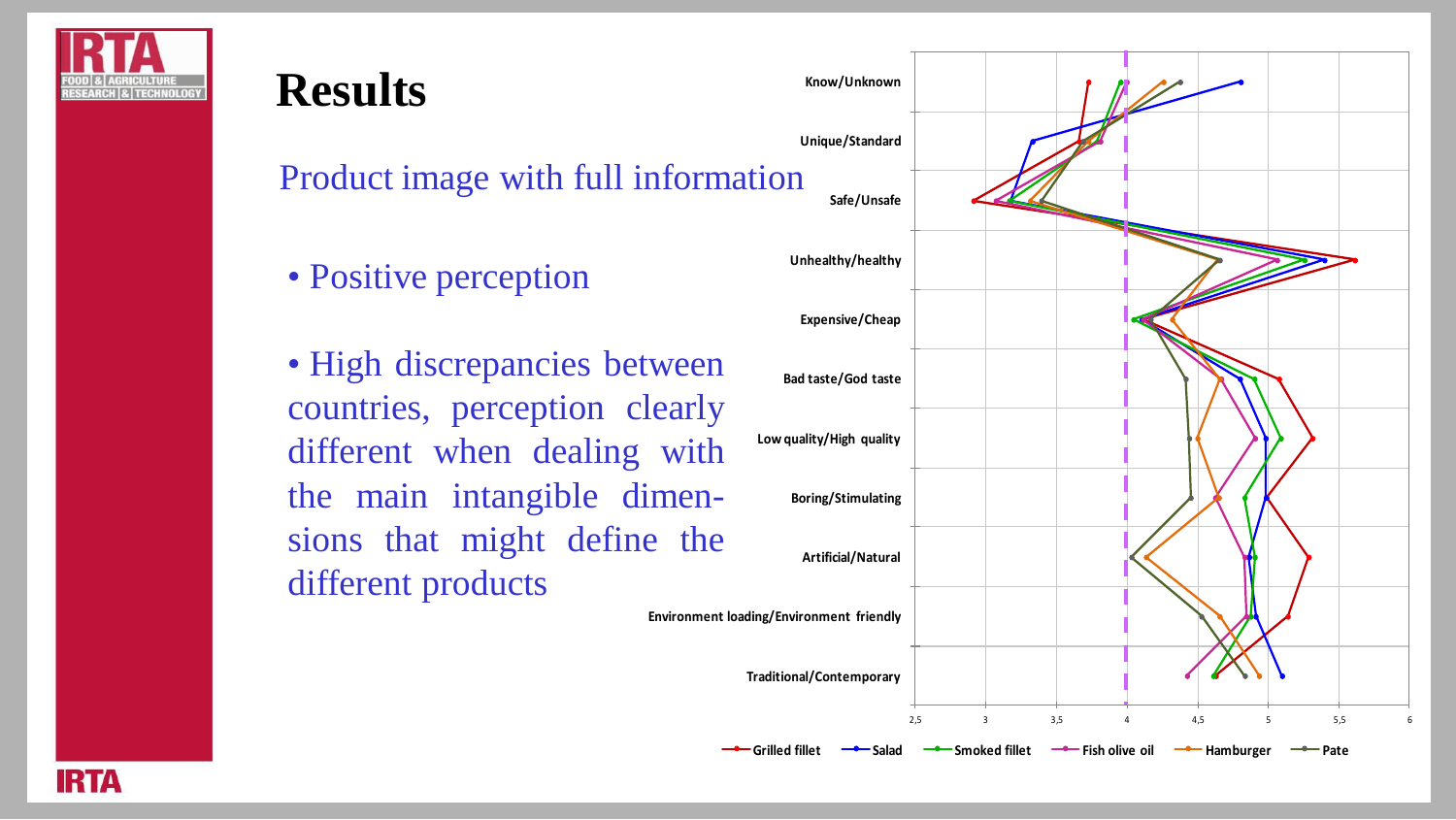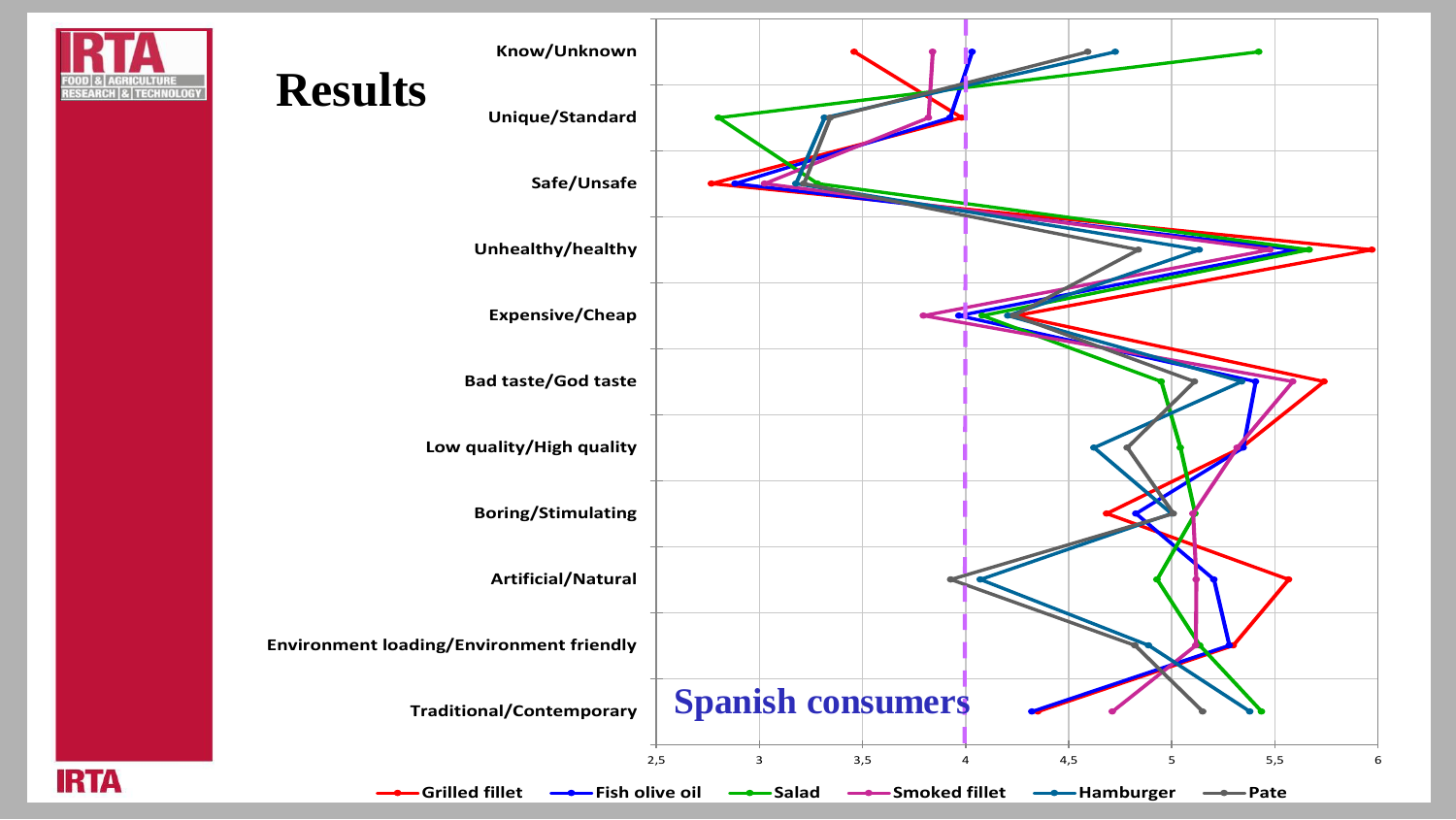

## **Take-home messages**

• Sensory dimension seems to have an important contribution to the overall acceptance of the product and to its purchase probability

• The products already developed were not able to reach the initial expectations that they produced in the participants

• Products with a lower degree of processing were those who generated higher expected scores and higher acceptability in the blind test (recruitment criteria)

• The stimulating character (vs. boring) of the product also seems to play an important role as a preference driver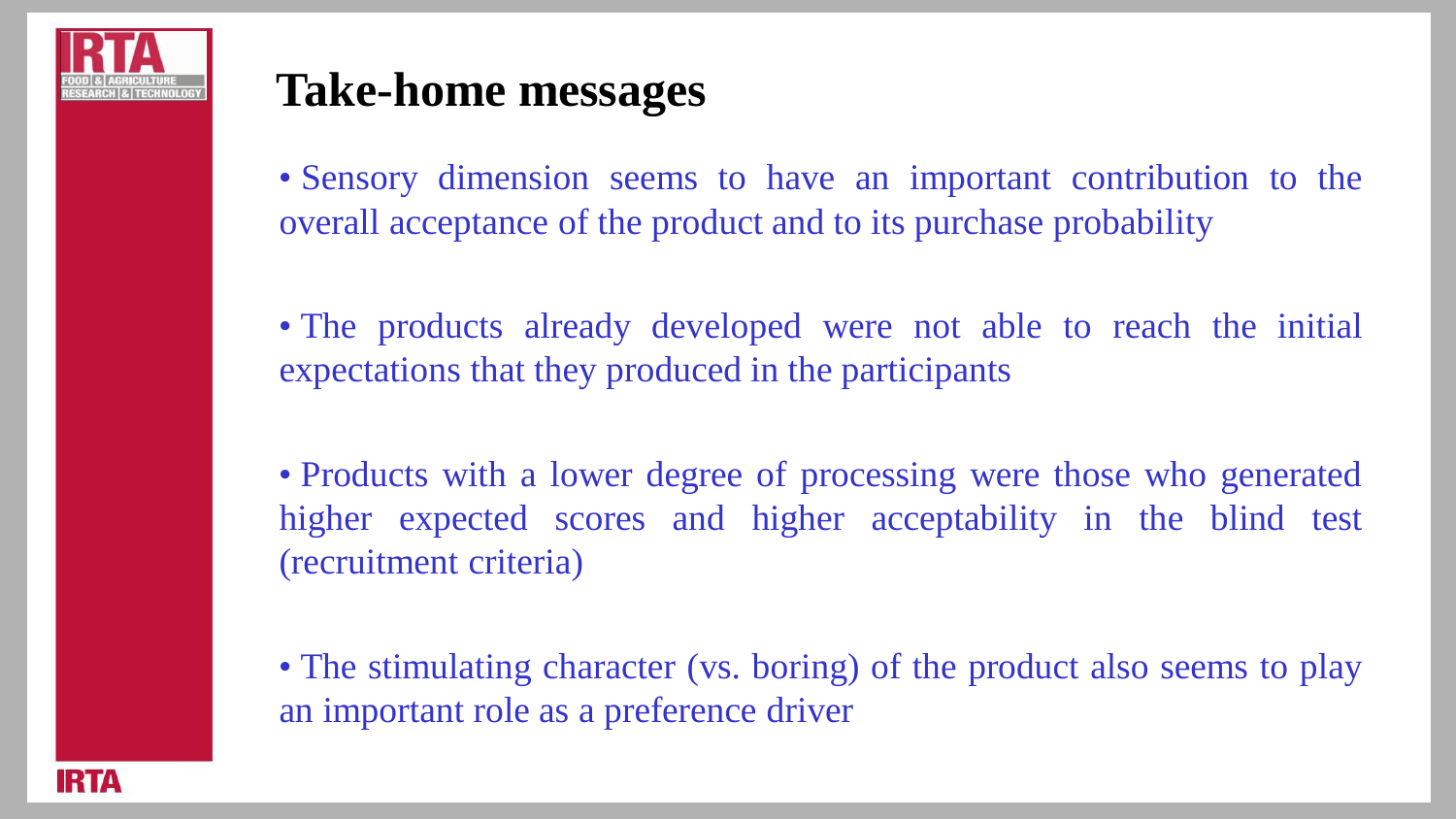

## **Take-home messages**

• The environmental friendly character of the products did not affect the preference (it was included in the description of the different products)

• Low impact of the two identified segments ("Involved traditional" and "Involved innovators") on the results obtained, novelty of the products??

- Effect of the country of origin of the participants was lower than expected
- Image/perception of the different products other than the sensory properties, differed in an important way between countries as well as their impact on the product acceptance and purchase probability